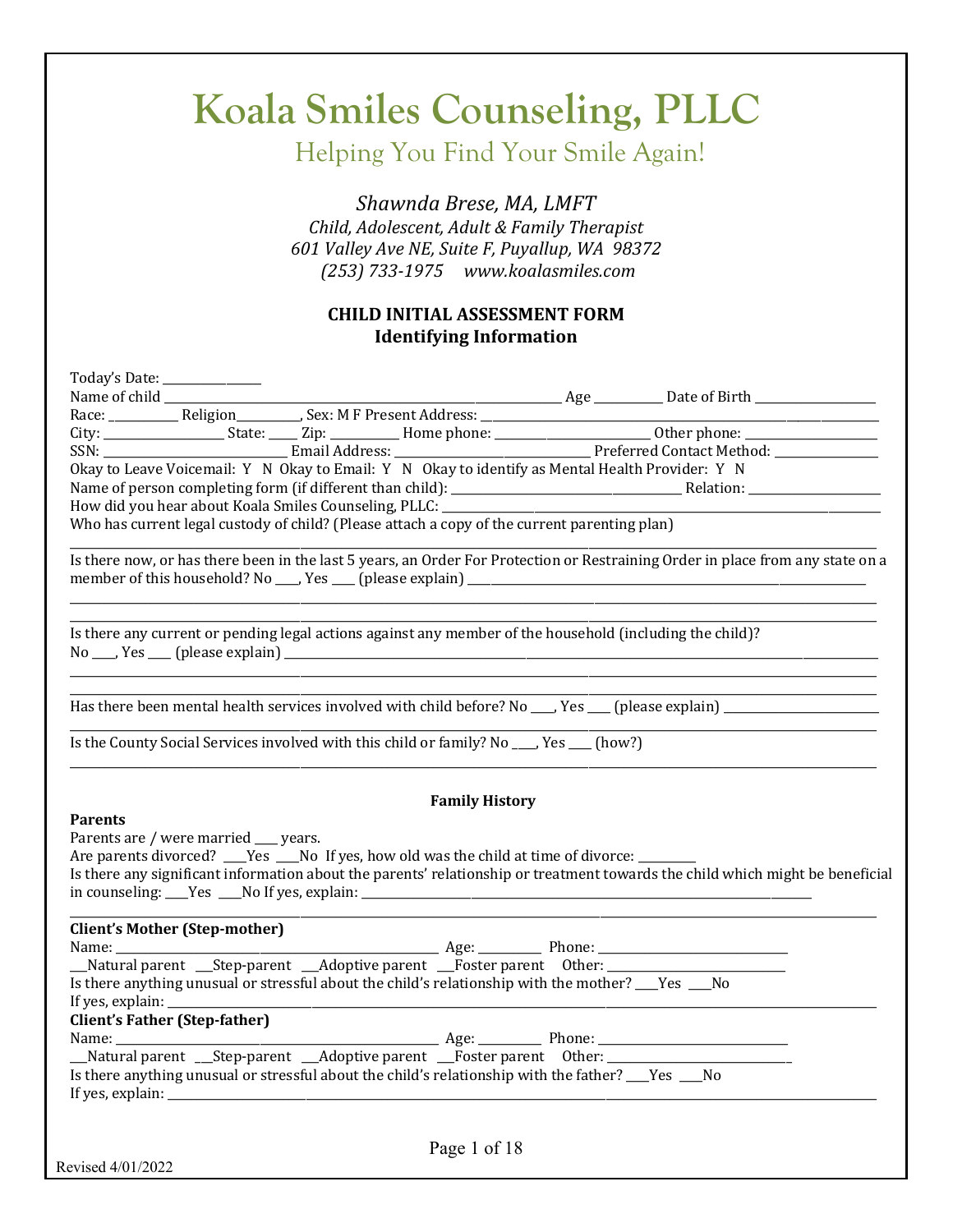| <b>Siblings and Others in Household</b><br>Names                                                                                               | Age | Gender<br>Lives<br>Quality of Relationship w/ Client<br>$M$ F<br>Poor Average Good<br>Home Away                                                                                                                                                                                 |
|------------------------------------------------------------------------------------------------------------------------------------------------|-----|---------------------------------------------------------------------------------------------------------------------------------------------------------------------------------------------------------------------------------------------------------------------------------|
| <u> 2000 - 2000 - 2000 - 2000 - 2000 - 2000 - 2000 - 2000 - 2000 - 2000 - 2000 - 2000 - 2000 - 2000 - 2000 - 200</u><br>Others in child's life | Age | Gender Lives<br>Relationship<br>Quality of Relation w/ Client<br>to child<br>M F Home Away<br>Poor Average Good                                                                                                                                                                 |
| <u> 1989 - Johann Harry Harry Harry Harry Harry Harry Harry Harry Harry Harry Harry Harry Harry Harry Harry Harry</u>                          |     | <b>Medical Information</b>                                                                                                                                                                                                                                                      |
|                                                                                                                                                |     | Is the child currently taking any medication? No __, Yes __(please state the medication and dosage) __________________                                                                                                                                                          |
|                                                                                                                                                |     |                                                                                                                                                                                                                                                                                 |
|                                                                                                                                                |     | <b>Developmental / Social</b>                                                                                                                                                                                                                                                   |
| Pregnancy, Labor and Delivery<br>Duration of Pregnancy _______                                                                                 |     | Was there any drinking or drug use by mother during this time? No ___, Yes ___ (please describe fully)_________________________________<br>Were there any complications during pregnancy (i.e., illness, injuries, hospitalization, etc.)? No _____, Yes ____ (please describe) |
| Infancy - Toddler Period (Birth to 2 years of age)<br>Primary caregiver(s) during this time: ________                                          |     | Any complications during labor/delivery (i.e., premature, lack of oxygen, injuries to mother or child, incubator care, infections,<br>Any changes in, or separations from, primary caregivers lasting more than 2 weeks? No___, Yes ___ (please explain) _________              |
|                                                                                                                                                |     | Were there any physical or emotional difficulties for either the child or the primary caregivers during this time? No_, Yes _                                                                                                                                                   |
| Early Childhood (3 to 5 years of age)<br>Primary Caregiver(s) during this time: ___                                                            |     | ,我们也不能在这里的时候,我们也不能在这里的时候,我们也不能会在这里的时候,我们也不能会在这里的时候,我们也不能会在这里的时候,我们也不能会在这里的时候,我们也<br>Were there any physical or emotional difficulties for either the child or the primary caregivers during this time? No __ Yes __                                                             |
|                                                                                                                                                |     | Any changes in, or separations from, primary caregivers lasting more than 2 weeks? No___, Yes ___ (please explain) ________                                                                                                                                                     |
|                                                                                                                                                |     | Were there any physical or emotional difficulties for either the child or the primary caregivers during this time? No <sub>__</sub> , Yes __                                                                                                                                    |
|                                                                                                                                                |     |                                                                                                                                                                                                                                                                                 |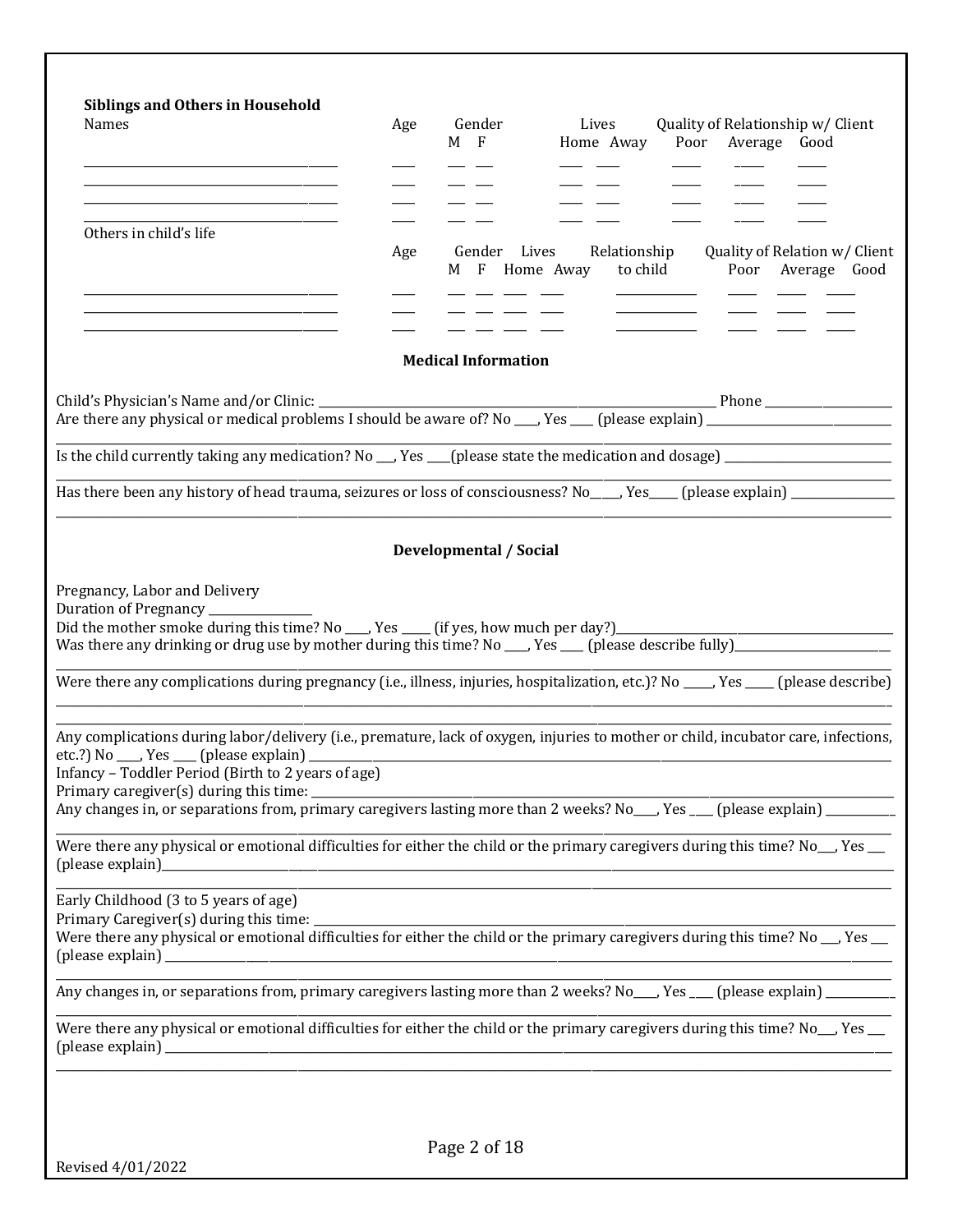|                                                    | Below Average                                                                       | Average | <b>Above Average</b>                                                                                                       |
|----------------------------------------------------|-------------------------------------------------------------------------------------|---------|----------------------------------------------------------------------------------------------------------------------------|
| Social                                             |                                                                                     |         |                                                                                                                            |
| Physical                                           |                                                                                     |         |                                                                                                                            |
| Language                                           |                                                                                     |         |                                                                                                                            |
| Intellectual                                       |                                                                                     |         |                                                                                                                            |
| Emotional                                          |                                                                                     |         |                                                                                                                            |
|                                                    |                                                                                     |         | For each type of development that you rated above as below average, please describe current areas of concern. Be specific. |
| List your child's three greatest strengths:        |                                                                                     |         |                                                                                                                            |
|                                                    |                                                                                     |         |                                                                                                                            |
| List your child's main difficulties in school:     | 2. $\overline{\phantom{a}}$ 3.                                                      |         |                                                                                                                            |
| List your child's three main difficulties at home: |                                                                                     |         |                                                                                                                            |
|                                                    |                                                                                     |         |                                                                                                                            |
| Briefly describe the child's hobbies or interests: |                                                                                     |         |                                                                                                                            |
|                                                    | What report card grades does the child usually receive? __________                  |         |                                                                                                                            |
|                                                    | Briefly describe the child's way of expressing the following emotions or behaviors: |         |                                                                                                                            |
|                                                    |                                                                                     |         |                                                                                                                            |
|                                                    |                                                                                     |         |                                                                                                                            |
|                                                    |                                                                                     |         |                                                                                                                            |
|                                                    |                                                                                     |         |                                                                                                                            |
|                                                    |                                                                                     |         |                                                                                                                            |
|                                                    |                                                                                     |         |                                                                                                                            |
|                                                    |                                                                                     |         |                                                                                                                            |
|                                                    |                                                                                     |         |                                                                                                                            |
|                                                    |                                                                                     |         |                                                                                                                            |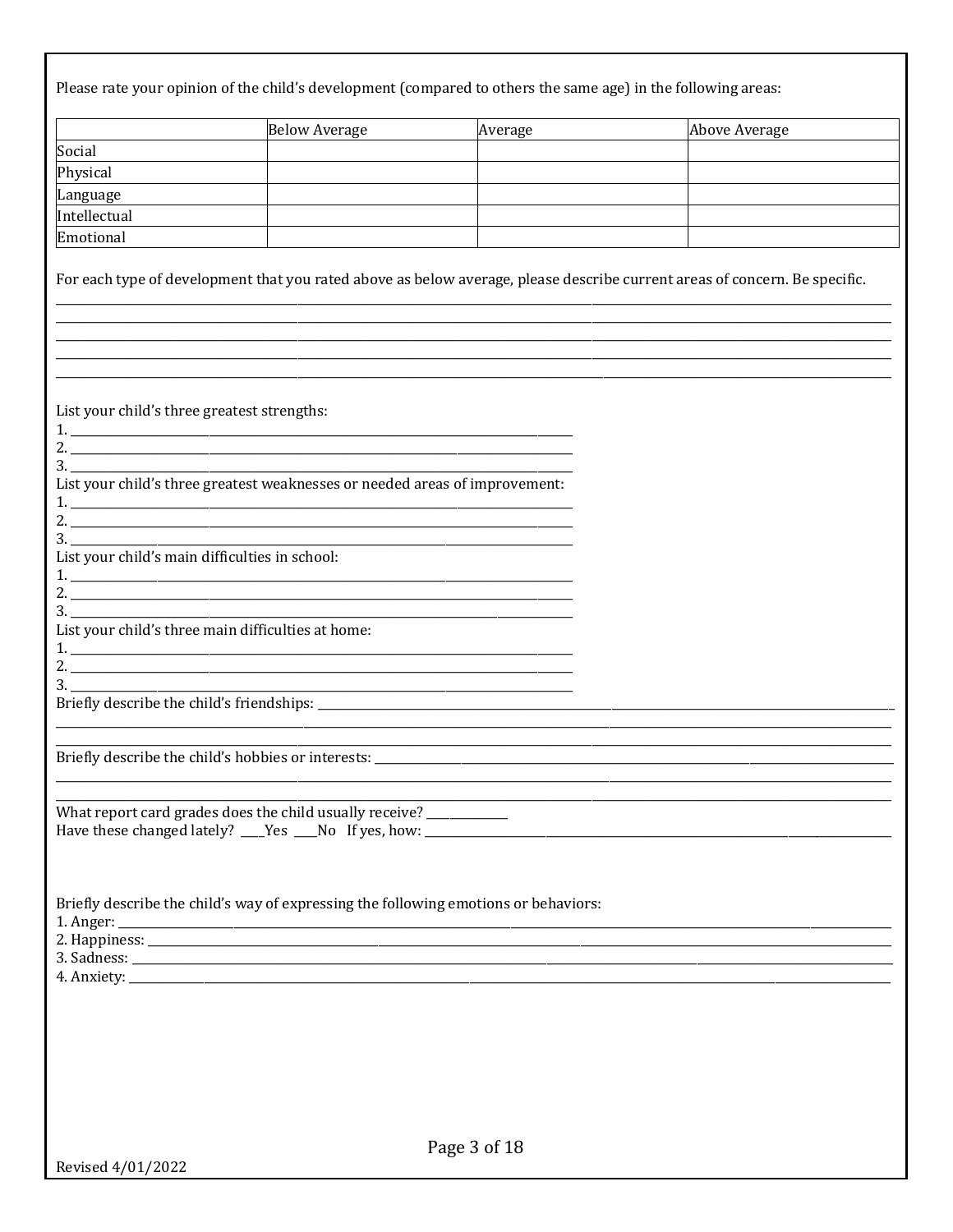#### **Current School Information**

|                                                                                                     | Very Poor | Poor                    | Average | Good | Very Good |
|-----------------------------------------------------------------------------------------------------|-----------|-------------------------|---------|------|-----------|
| <b>Writing Skills</b>                                                                               |           |                         |         |      |           |
| Arithmetic Skills                                                                                   |           |                         |         |      |           |
| <b>Reading Skills</b>                                                                               |           |                         |         |      |           |
| Attendance                                                                                          |           |                         |         |      |           |
| <b>Behavior Management</b>                                                                          |           |                         |         |      |           |
| <b>Work Completion</b>                                                                              |           |                         |         |      |           |
| Social Interaction                                                                                  |           |                         |         |      |           |
|                                                                                                     |           | <b>Counseling Goals</b> |         |      |           |
| What goals or changes would you like to see your child work towards in their counseling experience? |           |                         |         |      |           |
|                                                                                                     |           |                         |         |      |           |
|                                                                                                     |           |                         |         |      |           |
|                                                                                                     |           |                         |         |      |           |
| 4.                                                                                                  |           |                         |         |      |           |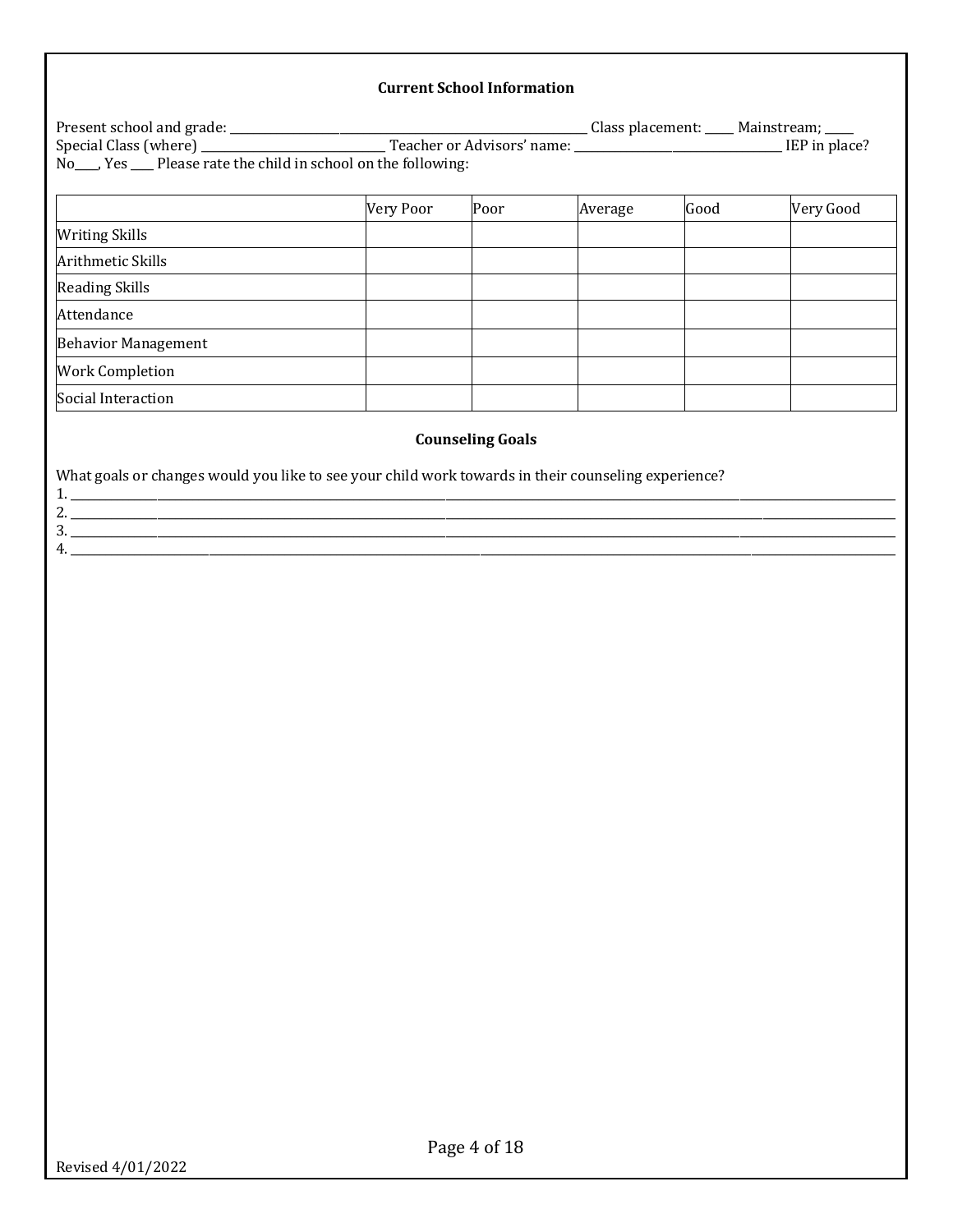**Current Symptoms:** Please rate the child on the following as occurring now or in the recent past:

| <b>Symptom</b>                                                                    | <b>Frequently Sometimes Rarely Never</b> |                                          |              |
|-----------------------------------------------------------------------------------|------------------------------------------|------------------------------------------|--------------|
| Fails to give close attention to details or makes careless mistakes               |                                          |                                          |              |
| Has difficulty sustaining attention in tasks or play activities                   |                                          |                                          |              |
| Doesn't seem to listen when spoken to directly                                    |                                          |                                          |              |
| Doesn't follow through on instructions and fails to finish tasks                  |                                          |                                          |              |
| Has difficulty organizing tasks and activities                                    |                                          |                                          |              |
| Avoids, dislikes or is reluctant to engage in tasks that require sustained effort |                                          |                                          |              |
| Loses things necessary for tasks or activities                                    |                                          |                                          |              |
| Is easily distracted by external stimuli                                          |                                          |                                          |              |
| Is forgetful in daily activities                                                  |                                          |                                          |              |
| Fidgets with hands or feet or squirms in seat                                     |                                          |                                          |              |
| Leaves seat in situations in which remaining seated is expected                   |                                          |                                          |              |
| Runs about or climbs excessively in situations in which it is inappropriate       |                                          |                                          |              |
| Has difficulty playing or engaging in leisure activities quietly                  |                                          |                                          |              |
| Is "on the go" or acts as if "driven by a motor"                                  |                                          |                                          |              |
| Talks excessively                                                                 |                                          |                                          |              |
| Blurts out answers before the questions have been completed                       |                                          |                                          |              |
| Has difficulty awaiting turn                                                      |                                          |                                          |              |
|                                                                                   |                                          |                                          |              |
| Interrupts or intrudes on others (e.g., butts into conversations or games)        |                                          |                                          |              |
| <b>Symptom</b>                                                                    |                                          | <b>Frequently Sometimes Rarely Never</b> |              |
| Loses temper                                                                      |                                          |                                          |              |
| Argues with adults                                                                |                                          |                                          |              |
| Actively defies or refuses to comply with adults' requests or rules               |                                          |                                          |              |
| Deliberately annoys people                                                        |                                          |                                          |              |
| Blames others for his or her mistakes or misbehavior                              |                                          |                                          |              |
| Is touchy or easily annoyed by others                                             |                                          |                                          |              |
| Is angry or resentful                                                             |                                          |                                          |              |
| Is spiteful or vindictive                                                         |                                          |                                          |              |
|                                                                                   |                                          |                                          |              |
| <b>Symptom</b>                                                                    | <b>Frequently</b> Sometimes Rarely       |                                          | <b>Never</b> |
| Bullies, threatens or intimidates others                                          |                                          |                                          |              |
| Initiates physical fights                                                         |                                          |                                          |              |
| Has used a weapon that can cause serious physical harm to others                  |                                          |                                          |              |
| Has been physically cruel to people                                               |                                          |                                          |              |
| Has been physically cruel to animals                                              |                                          |                                          |              |
| Has stolen while confronting a victim                                             |                                          |                                          |              |
| Has forced someone into sexual activity                                           |                                          |                                          |              |
| Has deliberately engaged in fire setting with intention of causing serious        |                                          |                                          |              |
| damage                                                                            |                                          |                                          |              |
| Has deliberately destroyed others' property (other than by fire setting)          |                                          |                                          |              |
| Has broken into someone else's house, building or cars                            |                                          |                                          |              |
| Has stolen valuable items without confronting a victim (i.e., shoplifting)        |                                          |                                          |              |
| Stays out at night despite parental prohibitions                                  |                                          |                                          |              |
| Has run away from home overnight or longer<br>Is truant from school               |                                          |                                          |              |
|                                                                                   |                                          |                                          |              |
| Page 5 of 18                                                                      |                                          |                                          |              |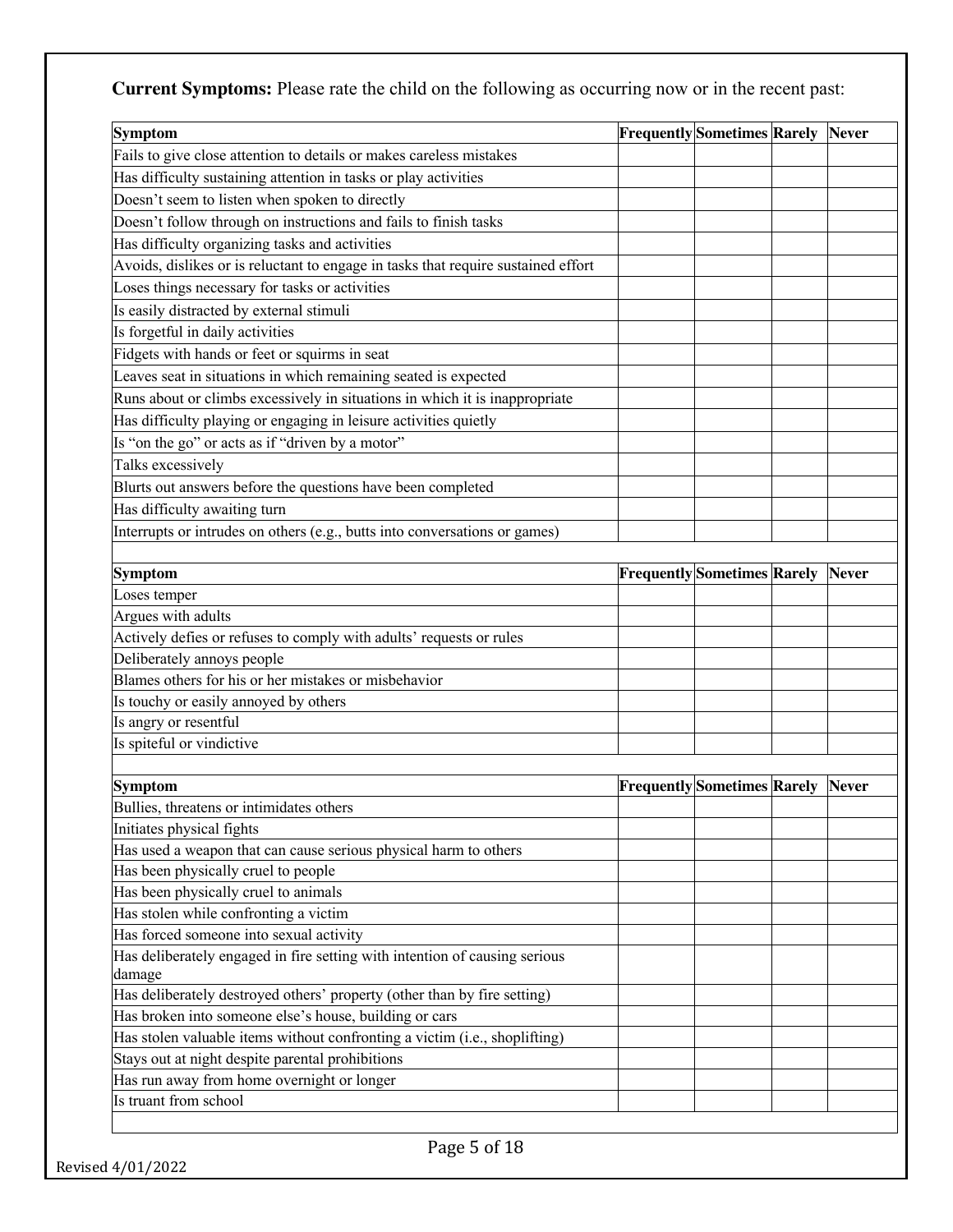| <b>Symptom</b>                                                                      | <b>Frequently Sometimes Rarely</b> | <b>Never</b> |
|-------------------------------------------------------------------------------------|------------------------------------|--------------|
| Depressed or irritable mood most of the day                                         |                                    |              |
| Markedly diminished interest or pleasure in all or nearly all activities            |                                    |              |
| Weight loss when not dieting, or weight gain, or increase or decrease in appetite   |                                    |              |
| Insomnia (not sleeping) or Hypersomia (sleeping too much)                           |                                    |              |
| Overly agitated or slowed down in movements                                         |                                    |              |
| Fatigue or loss of energy                                                           |                                    |              |
| Feelings of worthlessness or excessive or inappropriate guilt                       |                                    |              |
| Diminished ability to think or concentrate, or indecisiveness                       |                                    |              |
|                                                                                     |                                    |              |
| Recurrent thoughts of death (not just fear of dying)                                |                                    |              |
| Suicide thoughts without a plan for committing suicide                              |                                    |              |
| Suicide attempts or planning of suicide                                             |                                    |              |
|                                                                                     |                                    |              |
| <b>Symptom</b>                                                                      | <b>Frequently</b> Sometimes Rarely | <b>Never</b> |
| Has experienced traumatic event(s)                                                  |                                    |              |
| Has recurrent and intrusive distressing memories of traumatic event(s)              |                                    |              |
| Does repetitive play with themes or aspect of the traumatic event(s)                |                                    |              |
| Recurrent distressing dreams (with or without recognizable content)                 |                                    |              |
| Acts or feels as if the traumatic event were recurring                              |                                    |              |
| Psychological distress at internal or external reminders of the traumatic event(s)  |                                    |              |
| Physical reacting to internal or external reminder of the traumatic event(s)        |                                    |              |
| Tries to avoid thoughts, feelings or conversations associated with the event(s)     |                                    |              |
| Tries to avoid activities, places or people that arouse memories of the event(s)    |                                    |              |
| Inability to recall important aspects of the trauma(s)                              |                                    |              |
| Markedly diminished interest of participation in significant activities             |                                    |              |
| Feeling of detachment or estrangement from others                                   |                                    |              |
| Restricted range of affect (i.e., unable to have loving feelings)                   |                                    |              |
| Sense of foreshortened future                                                       |                                    |              |
| Difficulty falling or staying asleep                                                |                                    |              |
| Irritability or outbursts of anger                                                  |                                    |              |
| Difficulty concentrating                                                            |                                    |              |
| Hypervigilance                                                                      |                                    |              |
| Exaggerated startle response                                                        |                                    |              |
|                                                                                     |                                    |              |
| <b>Symptom</b>                                                                      | <b>Frequently</b> Sometimes Rarely | <b>Never</b> |
| Excessive distress when separation from home or loved ones is anticipated           |                                    |              |
| Excessive worry about losing, or harm happening to, a loved one                     |                                    |              |
| Excessive worry that some bad event will lead to separation from loved ones         |                                    |              |
| Reluctance of refusal to go to school or elsewhere because of fear of separation    |                                    |              |
| Excessive fear to be alone at home or elsewhere without loved ones                  |                                    |              |
| Reluctance or refusal to go to sleep without being near loved ones                  |                                    |              |
| Nightmares involving themes of separation                                           |                                    |              |
| Complaints of physical symptoms when separation occurs or is anticipated            |                                    |              |
| Substance use resulting in a failure to fulfill major obligations at school or work |                                    |              |
| Substance use in situations in which it is physically hazardous (i.e., driving)     |                                    |              |
|                                                                                     |                                    |              |
| Substance use related to legal problems                                             |                                    |              |
| Substance use despite recurring social or interpersonal problems caused by use      |                                    |              |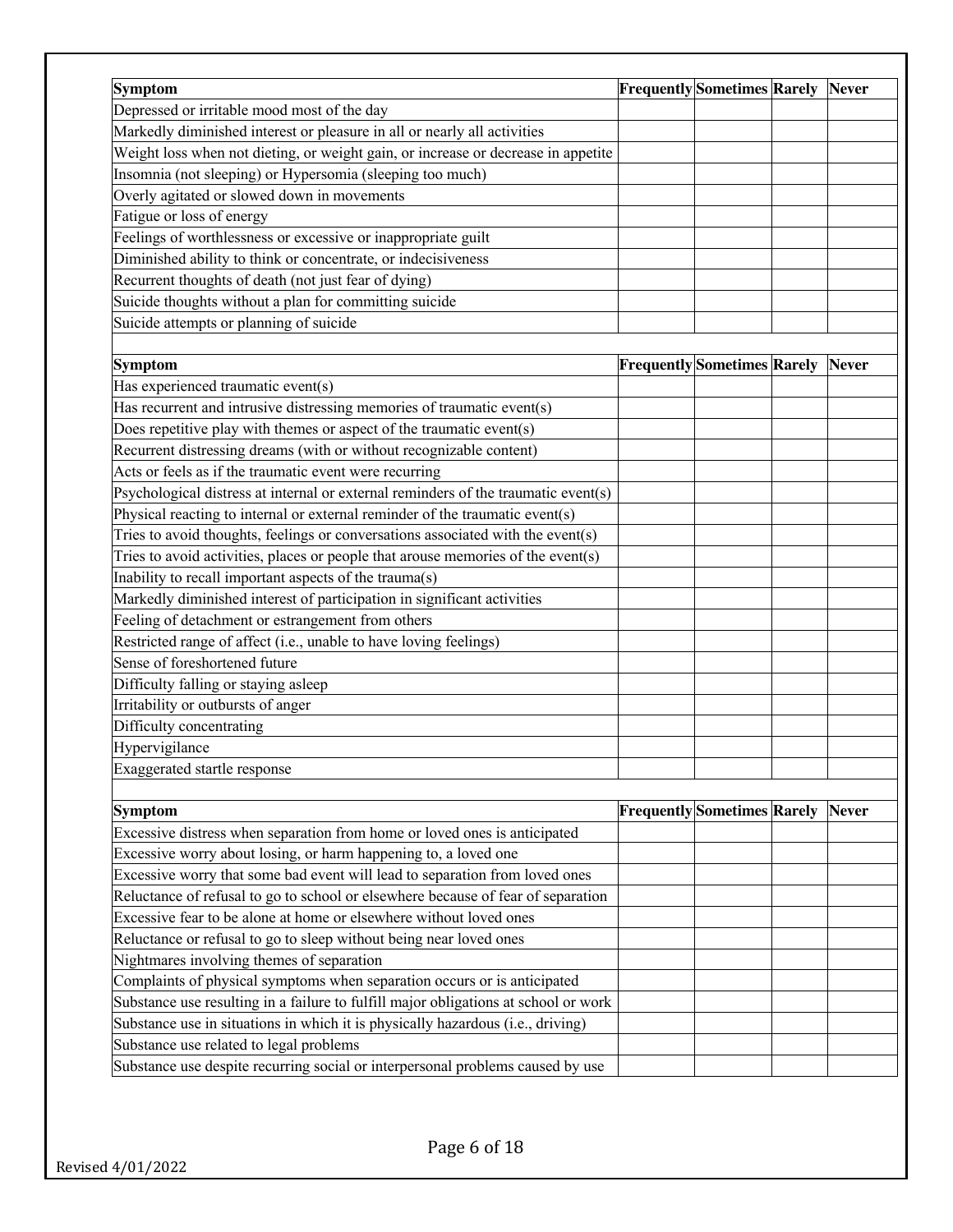Helping You Find Your Smile Again!

*Shawnda Brese, MA, LMFT Child, Adolescent, Adult & Family Therapist 601 Valley Ave NE, Suite F, Puyallup, WA 98372 (253) 733-1975 www.koalasmiles.com*

### **OUTPATIENT SERVICES CONTRACT / INFORMED CONSENT**

Welcome to my practice. This document contains important information about my professional services and business policies as well as the rights and responsibilities for our therapeutic relationship. Please read it thoroughly before you sign it and consent to treatment and jot down any questions you might have so that we can discuss them at our next meeting. When you sign this document, it will represent an agreement between us.

#### **CLINICAL SERVICES**

Psychotherapy is not easily described in general statements. It varies depending on the personalities of the therapist and client, and the problems you bring forward. There are many different methods I may use to deal with the problems that you hope to address. Psychotherapy is not like a medical doctor visit. Instead, it calls for a very active effort on your part. In order for the therapy to be most successful, you will have to work on things we talk about both during our sessions and at home.

Psychotherapy can have benefits and risks. Since therapy often involves discussing unpleasantaspects of your life, you may experience uncomfortable feelings like sadness, guilt, anger, frustration, loneliness, and helplessness. On the other hand, psychotherapy has also been shown to have benefits for people who go through it. Therapy often leads to better relationships, solutions to specific problems, and significant reductions in feelings of distress. But there are no guarantees of what you will experience.

Our first few sessions will involve an evaluation of your needs. By the end of the evaluation, I will be able to offer you some first impressions of what our work will include and a treatment plan to follow, if you decide to continue with therapy. You should evaluate this information along with your own opinions of whether you feel comfortable working with me. Therapy involves a large commitment of time, money, and energy, so you should be very careful about the therapist you select. If you have questions about my procedures, we should discuss them whenever they arise. If your doubts persist, I will be happy to help you set up a meeting with another mental health professional for a second opinion.

## **QUALIFICATIONS/EDUCATION/EXPERIENCE**

- Licensed Marriage and Family Therapist through the state of Washington, Licensure #LF60462717.
- Clinical Fellow Member of the American Association for Marriage and Family Therapy(AAMFT), Member  $\#$  151675.
- Master's Degree in Counseling Psychology with emphasis in Marriage and Family Therapy at Chapman University in 2011.

Revised 4/01/2022

Page 7 of 18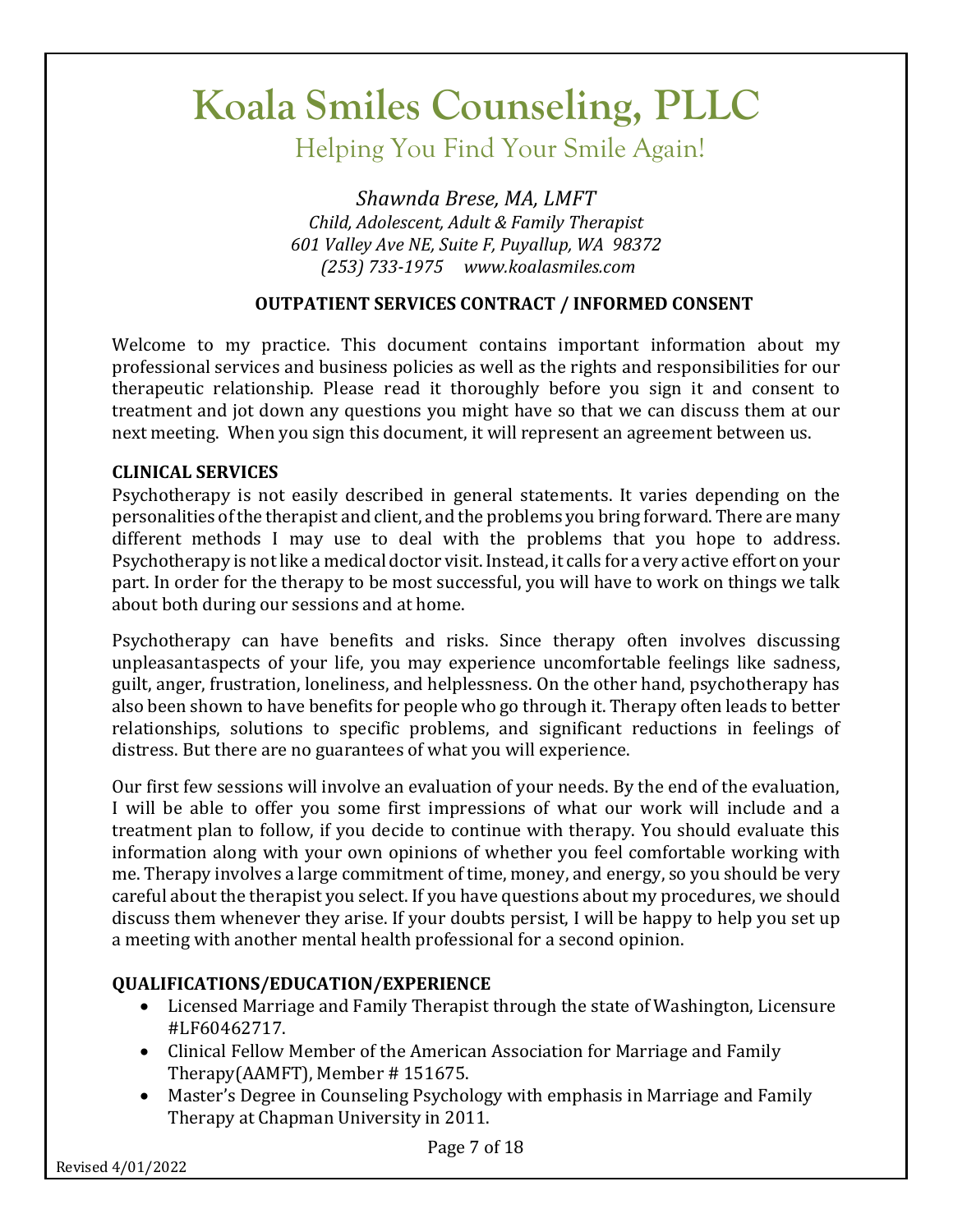- Bachelor's Degree in Psychology at Saint Martin's University in 2008.
- Child Mental Health Provider with experience working with children, adolescents, adults, couples, and families with a wide range of issues from mild to severe, as well as previous experience in training and mentoring young adults / college students on job related skills and resume/career development skills.
- Experience working in school systems (Bonney Lake High School, Daffodil Elementary& Orting School District) providing counseling services for children and adolescents while coordinating with school officials and parents.
- I am committed to furthering my knowledge and expertise by regularly participating inspecialized training and receiving ongoing clinical consultation.

#### **TREATMENT ORIENTATION**

My primary approach to counseling is client-centered and focuses on clients' strengths and abilities to make positive changes in their lives. I believe that one of the essential ingredients for therapeutic change is trust between the therapist and client. Clients are encouraged to set their own goals for therapy and to be full and active participants in their own approaches. Guided by the client's needs and issues,I use a variety oftools drawing from many therapeutic approaches, such as Psychoeducation, Client-Centered, Behavioral, Cognitive-Behavioral (including Trauma Focused Cognitive Behavioral Therapy), Mundfulness, Gottman Methods and Solution-Focused strategies. Together, we will explore your values and beliefs as well as those of your family. I am trained from a systemic perspective and believe that a person's role in their family of origin can be translated to their relationships, behaviors and beliefs. For this reason, I believe that family of origin exploration and family therapy can be helpful and is sometimes necessary to see change.

#### **MEETINGS**

During our initial sessions I will be gathering information as we formulate goals and a plan together. Sessions typically last 50-minutes. They are expected to begin promptly, and end at the scheduled time. Although it is understood that there may be instances when you arrive late for a session, late arrival will not extend the scheduled ending time for the session. As your therapist, I am also expected to be on time, and will offer appropriate remedy if late, such as making the time up, prorating the fee, etc. Occasionally there is a need for sessions to go longer depending on the amount of processing a client needs. Longer sessions will be billed at a prorated amount based on my standard fee. The total number of sessions is dependent on several factors including your goals, timeframe, rate of progress, etc. I offer both short and long-term therapy. The therapeutic process is different for each person. On average, client sessions are at least once a week for the first 3 sessions and then can be tapered to weekly or every other week for at least 10-12 sessions. We will discuss your course of treatment at intake. All of this can be updated as needed by any of us at any time.

#### **FEE POLICY**

I charge \$160 for the initial session (intake session) as there is quite a bit of paperwork and information gathering required to set you up as a new client. Thereafter, fees are \$140 per 50-minute session. Fees are adjusted annually in January, andwill notincrease more than \$15 peryear. Payments (cash, check or credit card) are to be made at the beginning of each session unless we have made other arrangements. A \$30 fee will be charged for returned checks. Unpaid balances incur the maximum finance charge allowed by law after 30 days. Outstandingbalances may be sent to a collection agency.

Page 8 of 18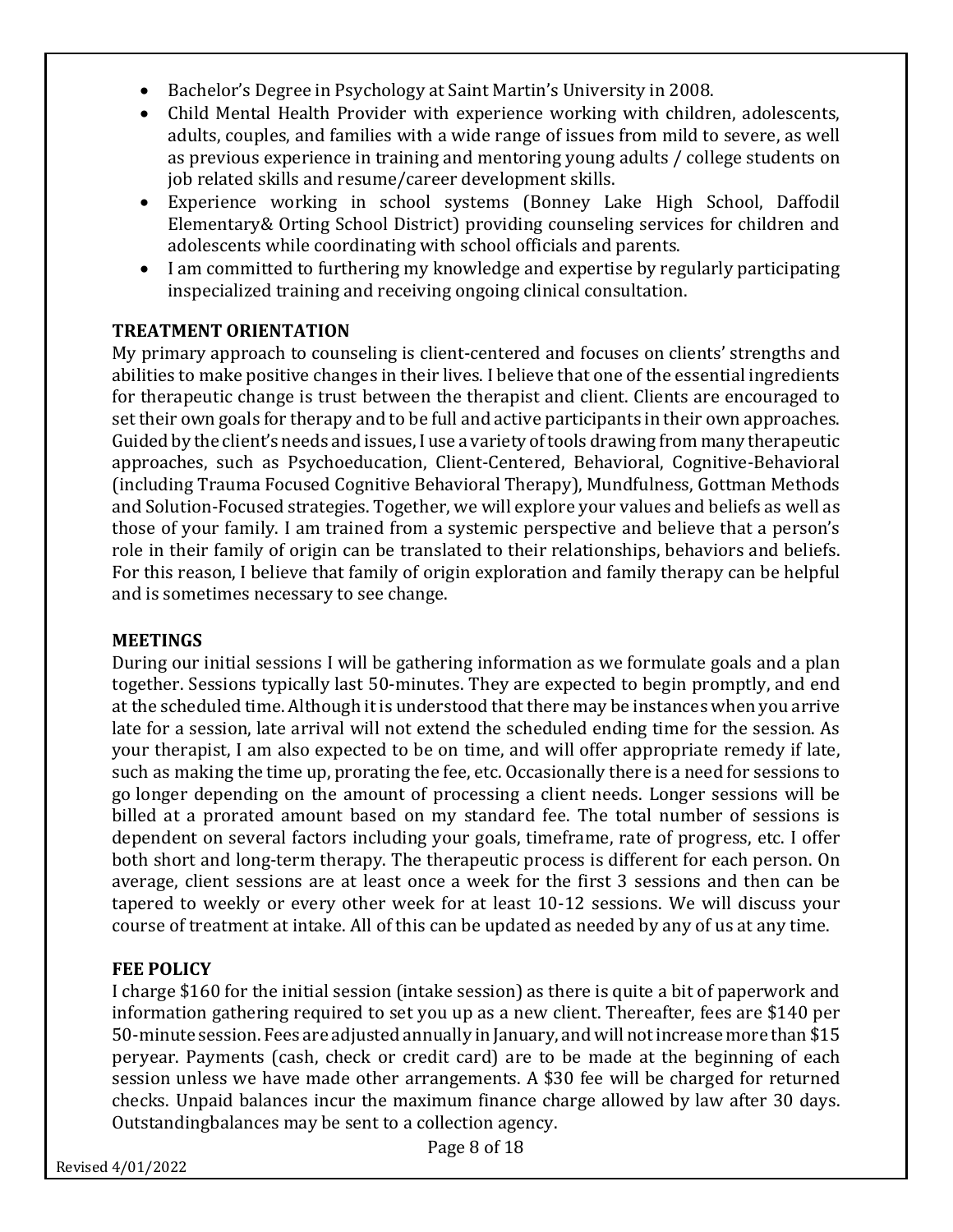I charge for other professional services you may need based on a prorated rate of my standard fee. I will break down the hourly cost if I work for periods of less than one hour. Other services include telephone conversations lasting more than 10 minutes, consulting with other professionals with your permission, preparation of records or treatment summaries, and the time spent performing any other service you may request of me.

For those who cannot afford my fees, I do offer a sliding scale fee on a limited basis for lower income individuals/families. Sliding scale fees are based on family income and number of dependents using the Federal Poverty, Sliding Scale Guidelines and are updated annually in February. If finances are a concern to you, please check with me to see if this is an option. Please note, this option is only available for private pay clients.

## **Insurance/Managed Care**

If I am billing your insurance, your copayment is required at the time of service. If your insurance coverage requires you to pay a co-insurance, you may either pay at the time of service or you will be billed after insurance has paid. I will bill insurance companies directly, unless you request otherwise, and I will provide you with a monthly statement for any outstanding balances. Unpaid balances more than 90 days past due will be charged an 18% interest rate (1.5% monthly). Accounts more than 180 days past due may be referred to collections. Any collection legal fees or costs necessary to collect unpaid balance will be your responsibility.

It is your responsibility to follow any plan requirement that applies to you including co-pay amounts, co-insurance and deductibles. I recommend you clarify with your insurance company the specific benefits provided under your insurance plan and to follow any plan requirements that apply to you. For example, some plans require that you obtain an authorization/referral from your insurance/managed care company prior to your first session. Most plans limit the services for which they will reimburse. If you request or agree *to a service for which reimbursement is later denied by your insurance company or its agent (i.e. not pre-authorized, considered medically unnecessary, beyond the benefit limit, etc.)* then *you assume the responsibility for paying the entire fee.*

## **Out of Network Provider**

I participate in many insurance plans, but not all. If I am not yet a preferred provider for your insurance carrier then I am considered an out of network provider. Most often, companies will provide reimbursement based on your specific reimbursement rate for out-of-network care. Usually, the amount returned is calculated as a percentage, so if you have financial concerns please check with your agency to learn more about its particular policies. I offer two options as an out of network provider:

Option 1) You pay my fees up front and I will provide you with a SuperBill (Receipt) that can be submitted directly to your insurance company for reimbursement to you. If needed, I can help you figure out what forms need to be attached to this receipt and where to send them. Many clients choose this option to avoid receiving any bills later. Instead they are likely to receive a reimbursement check from their insurance provider (based on their out of networkcoverage) and will receive no further bills from me as services were paid for in advance.

Option 2) You pay my fees up front and I will submit the claims to your insurance company electronically for you. Whatever amount of funds your insurance pays for this claim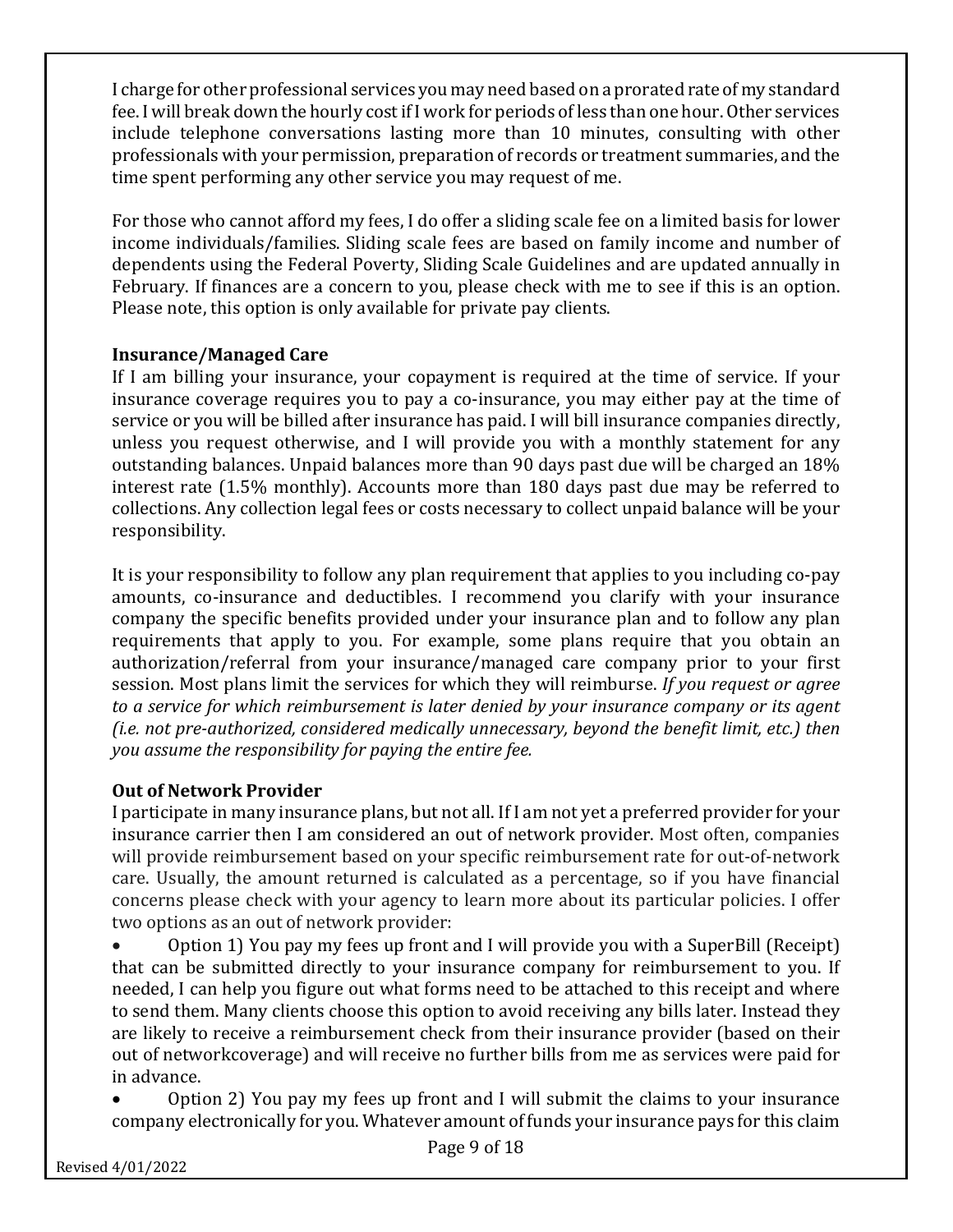will be reimbursed directly to you once the claim has been processed. I will do my best to verify yourout of network insurance benefits and give you an estimate on how much you will be reimbursed for, but I cannot guarantee the exact amounts until your insurance company processes the claim. If your insurance company denies the claim, you will receive no reimbursements, as the full session fee was your responsibility.

### **APPOINTMENTS AND CANCELLATIONS**

*Regular psychotherapy typically promotes faster healing and progress, so it important that you attend your scheduled therapy session consistently. My policies are outlined below.*

**Missed Appointments**: In the event that you are unable to keep an appointment, please notify me via phone a minimum of two days (**48 hours**)in advance. E-mail and text messages are not adequate notice. Monday appointments require notification before 5:00pm the preceding Friday. If you miss your appointment for whatever reason and fail to give me adequate notice, you will be responsible for the full fee for the session. Emergency needs are an exception, so please discuss this with me to avoid a charge. To change or cancel an appointment, please call (253) 733-1975. If you are late, I will still stop at our regular ending time in order to keep my schedule, and you will still be required to pay for the entire session. In the event of a missed appointment, the bill will reflect a late cancellation instead of a clinical session. Most insurance companies will not reimburse for missed appointments. If I have an emergency, I will notify you as soon as possible of my need to reschedule our appointment.

Two or more late cancellations or no shows will result in the requirement of non-refundable prepayment for sessions at the time of scheduling. A pattern of frequent rescheduling, even if a 48-hour notice is given, may result in a requirement of prepayment for sessions at the time of scheduling, unless due to extenuating circumstances and agreed upon by the therapist. As an alternative you may be limited to scheduling appointments at times in low demand (typically mornings and early afternoons).

## **CRISIS INFORMATION/TELEPHONE/MESSAGES**

I do not provide ongoing crisis services. If you are experiencing an emergency or crisis situation that requires an immediate response, call the National Crisis Line at (800) 273-8255, the 24-hour crisis clinic at (800) 244-5767 for King County or (800)576-7764 for Pierce County, call 911, or go to the nearest hospital emergency room.

Non-emergency messages may be left on my confidential voice mail at (253) 961-0552. I check my voicemail several times a day during business hours, Monday through Friday. Due to the nature of an outpatient practice, it may not be possible to respond immediately.

#### **CONFIDENTIALITY**

All issues discussed in the course of therapy will remain confidential except those for which you may choose to sign a release of confidential information (e.g., for your medical doctor, other treatment provider, or family member). Also, your insurance company or its agents may have the right to audit your records for the purposes that may include but not be limited to accuracy of claims, coverage of services, medical necessity, proper utilization and appropriateness of services, and appropriateness of billing.

I seek ongoing consultation from colleagues in order to provide you with the best services

Page 10 of 18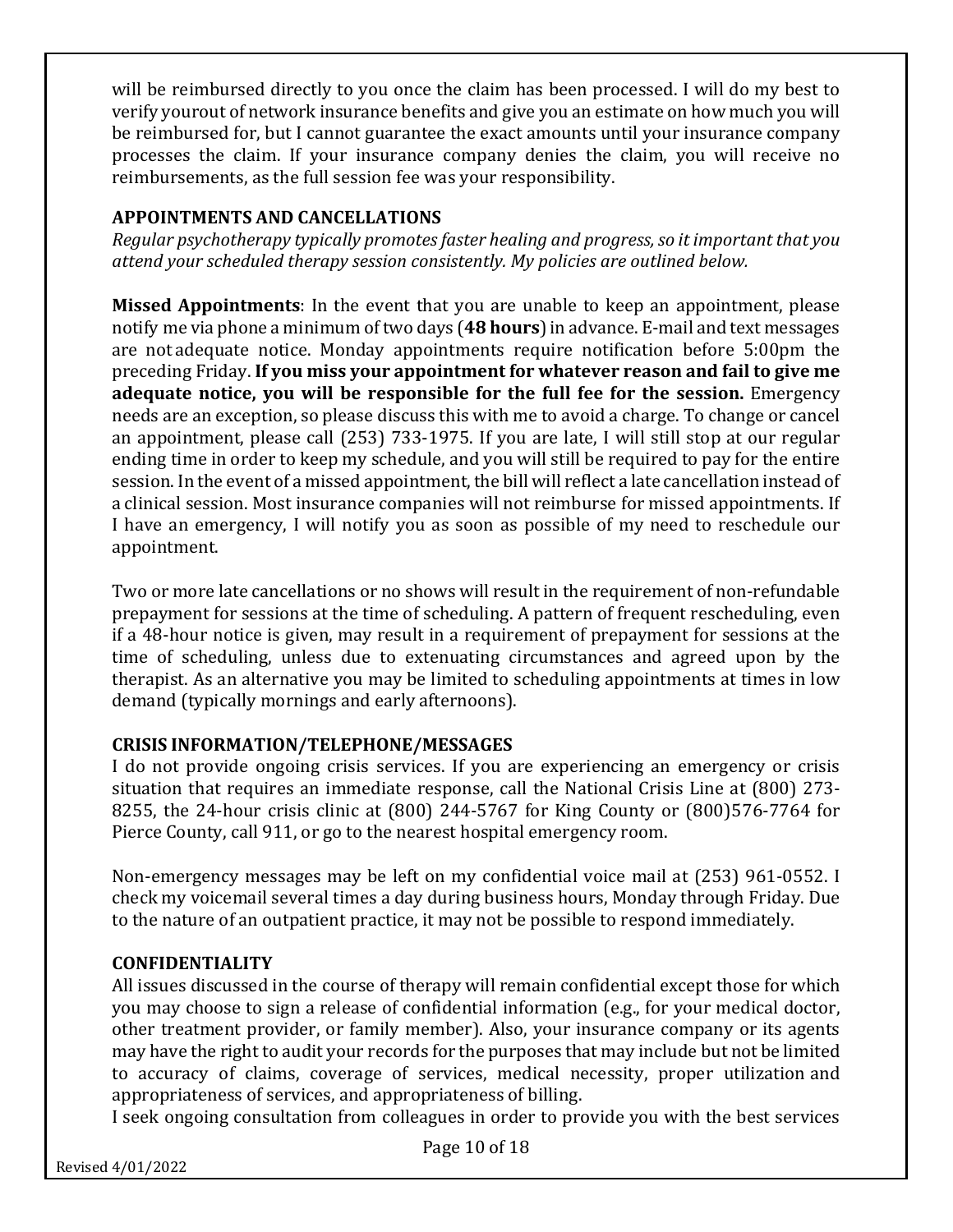possible. In the course of clinical consultation, your case information may be discussed with other professionals, in which case I will limit the information I disclose to the minimum amount necessary. I have an agreement with an office assistant to access my client files in order to make appropriate notification and referrals in case I am temporarily or permanently incapacitated. If you do not consent to my office assistant accessing your file in case of my incapacity, please let me know so that I may make alternative arrangements.

Your participation in therapy, the content of our sessions, and any information you provide to me is protected by legal confidentiality. Some exceptions to confidentiality are the following situations in which I may choose to, or be required to, disclose this information:

- If you give me written consent to have the information released to another party;
- With your authorization, to effect billing of a third-party payor for the services I provide to you;
- In the case of your death or disability I may disclose information to your personal representative;
- If you waive confidentiality by bringing legal action against me;
- In response to a valid subpoena from a court or from the secretary of the Washington State Department of Health for records related to a complaint, report, or investigation;
- If I reasonably believe that disclosure of confidential information will avoid or minimize an imminent danger to your health or safety or the health or safety of any other person;
- If, without prior written agreement, no payment for services has been received after 90 days, the account name and amount may be submitted to a collection agency.

As a mandated reporter, I am required by law to disclose certain confidential information including suspected abuse or neglect of children under RCW 26.44, suspected abuse or neglect of vulnerable adults under RCW 74.34, or as otherwise required in proceedings under RCW 71.05.

If you elect to communicate with me by email at some point in our work together, please be aware that I cannot guarantee the confidentiality of information sent via email. Emails may be retained in the logs of your or my internet service provider. While under normal circumstances no one looks at these logs, they are, in theory, available to be read by the system administrator(s) of the internet service provider. Any email I receive from you, and any responses that I send to you, will be saved in your electronic treatment record.

## **TELEHEALTH**

At your request and if it is therapeutically appropriate, I may make use of technology assisted telehealth tools such as telephone communications and internet enabled video and/or audio services as an adjunct to our in-person work together. It is important that you understand the benefits and limitations of such services.

- Telehealth services may improve your access to counseling, may reduce your costs associated with counseling, and may support more effective use of in-person counseling.
- If you are located outside of the State of Washington, the counseling services I am allowed to provide to you may be limited or prohibited. If you are located outside of the State of Washington, we will discuss what services I may be able to provide to you.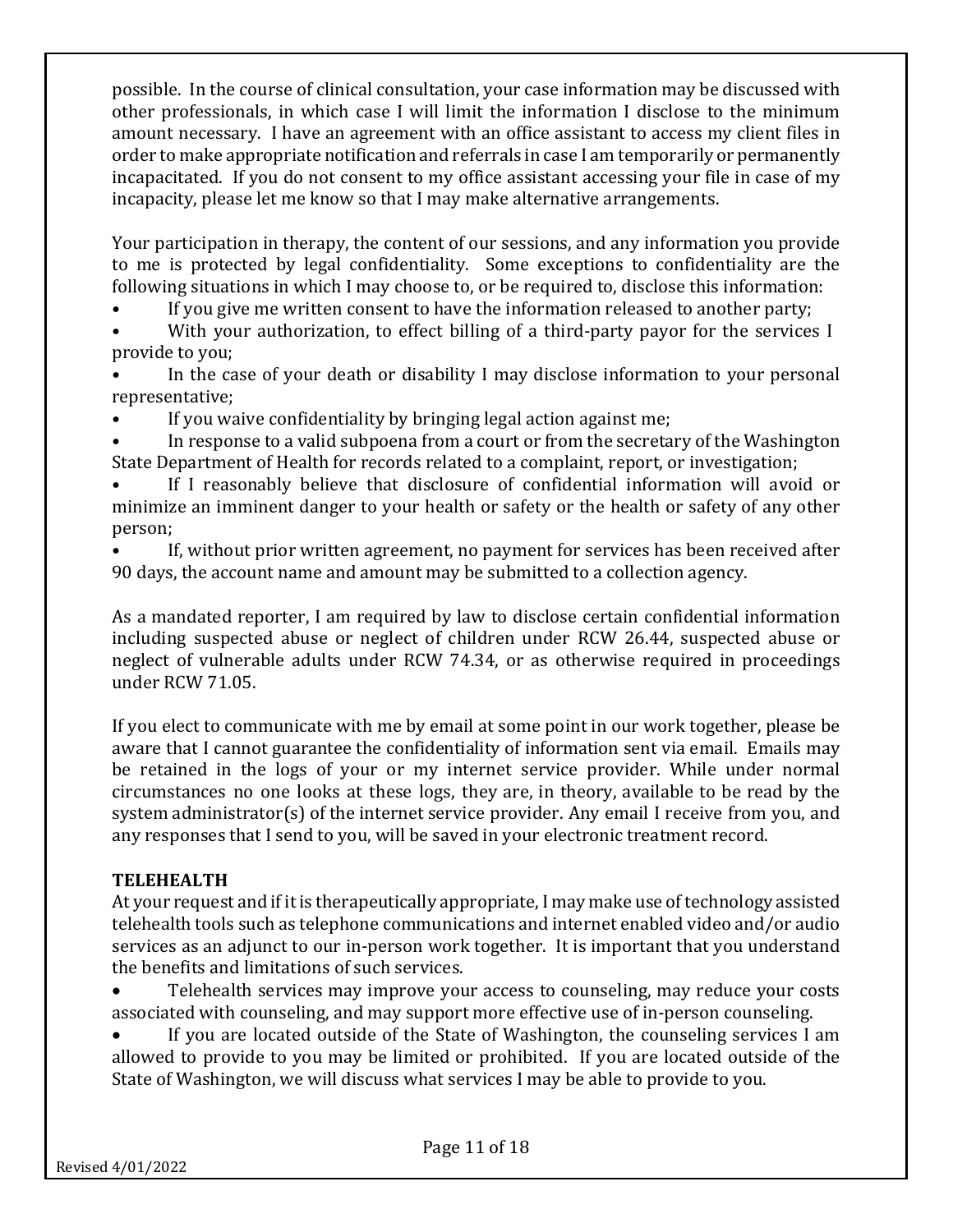Telehealth services are not appropriate for all clients and all situations. If you or I determine that telehealth services are not appropriate for you, I will assist you in obtaining appropriate alternative services.

Successful use of telehealth services requires a reasonable level of access to computer hardware and software. If you do not have access to such resources, we can discuss available alternatives.

At times it may become necessary for me to allow access to my computer hardware and software for purposes of system maintenance, repair, upgrades, or other similar purposes. In such cases, I will make reasonable efforts to protect your confidential information.

Telehealth services are often not reimbursed by insurance. In such cases, payment for telehealth services remains your sole responsibility.

In case of hardware, software or other system failure, you may reach me by phone to coordinate our continued work together.

At the beginning of each session I will ask you to provide me with the following information:

- Your physical location and address;
- A phone number I can use to contact you in case of technology failure or other loss of internet connection during our telehealth session;
- An email address I can use to contact you as an alternative if we cannot connect via phone.

At the initiation of our therapeutic relationship I will ask you to provide me to the following contact information if you and I are in different geographic locations:

- Your local hospital emergency room phone number;
- Your local crisis line phone number.

The phone number of a local clinician who can provide you with appropriate alterative services in case you or I determine that my telehealth services are no longer appropriate for you.

## **SOCIAL MEDIA POLICY**

Professional ethics standards do not permit me to communicate with clients via personal social media. For this reason, I cannot accept any client requests to connect on Facebook, or other similar social media platforms.

## **AGE OF CONSENT — OUTPATIENT TREATMENT OF MINORS**

Any minor thirteen years or older may request and receive outpatient treatment without the consent of the minor's parent. Parental authorization, or authorization from a person who mayconsent on behalf of the minor pursuant to RCW 7.70.065, is required for outpatient treatmentof a minor under the age of thirteen. Parents or guardians may not generally access the treatment record of a client aged 13 or older without that client's written permission.

## **COURT TESTIMONY**

If you become involved in any legal proceedings that require my participation, you will be expected to pay for all of my professional time. This includes any preparation and transportation time, even if I am called to testify by another party. Because of the difficulty oflegal involvement, I charge \$185 per hour for preparation and travel, for attendance (waitingand participation) at any legal proceeding. Having said this, I am not a certified child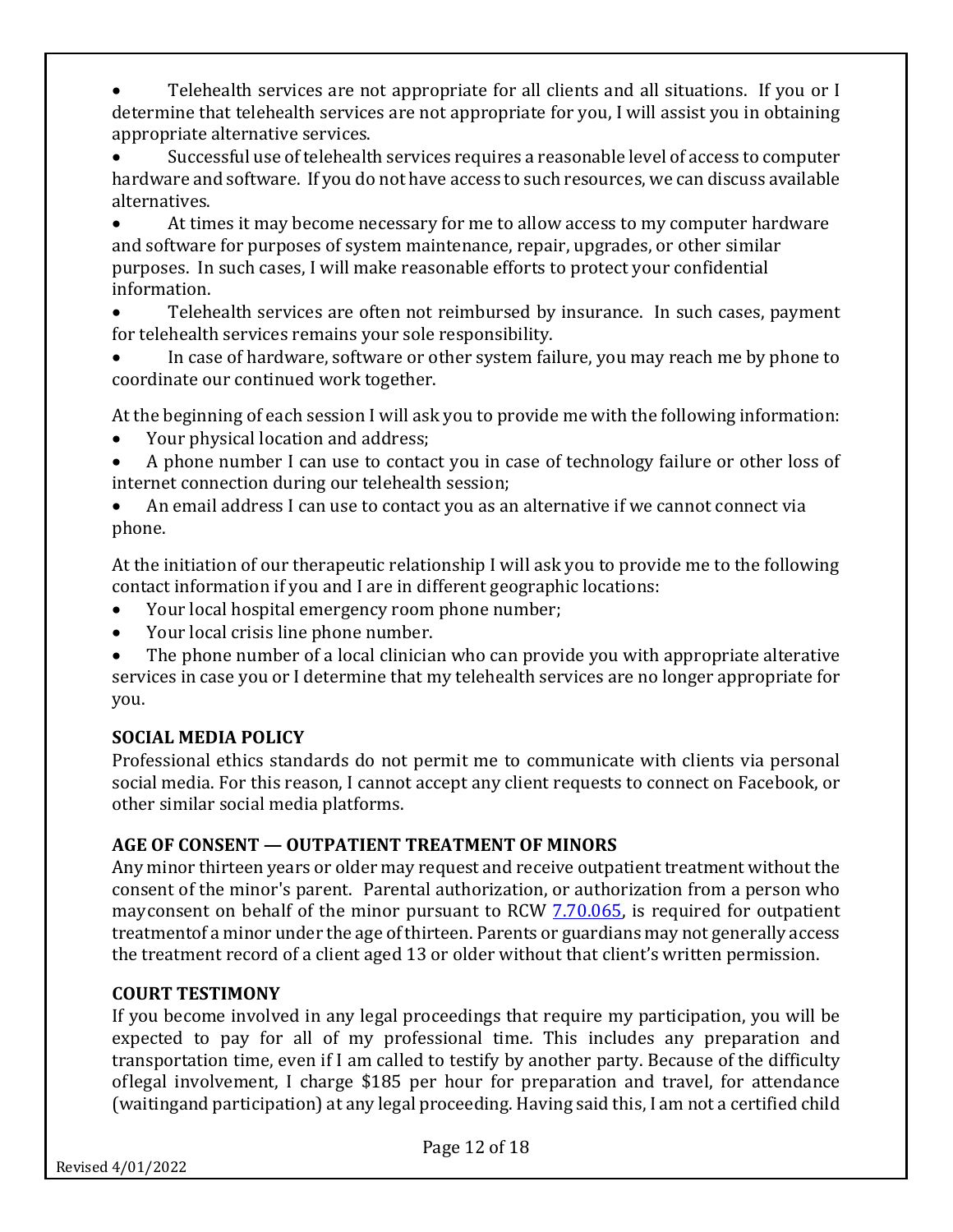custody evaluator and will be unable to help you legally if this is your purpose in pursuing treatment with me.

#### **TERMINATION OF THERAPY**

The client (or the parents if the client is a minor) has the right to terminate therapy at his/her discretion. Upon either party's decision to terminate therapy, I will generally recommend that the client participate in at least one, or possibly more, termination sessions. These sessions are intended to facilitate a positive termination experience and give both parties an opportunity to reflect on the work that has been done. I will also attempt to ensure a smooth transition to another therapist by offering appropriate referral resources to the client. If, without having made prior arrangements, I have not heard from you in 30 days I will assume that you would like me to terminate our current episode of care and close your active clinical file. In such cases, we may re-open the file and initiate a new episode of care once we meet in person again.

#### **STATE OF WASHINGTON DISCLOSURES**

The State of Washington requires that I provide you with the following information.

As an individual, you have the right to refuse treatment and the right to choose a practitioner and treatment modality which best suits your needs. A copy of the acts of unprofessional conduct can be found in RCW 18.130.180. Complaints about unprofessional  $\frac{1}{2}$  conduct can be made to:

Health Systems Quality Assurance Complaint Intake Post Office Box 47857 Olympia, WA 98504-7857 Phone: 360-236-4700 E-mail: HSQAComplaintIntake@doh.wa.gov

\_\_\_\_\_\_\_\_\_\_\_\_\_\_\_\_\_\_\_\_\_\_\_\_\_\_\_\_\_\_\_\_\_\_\_\_\_\_\_\_\_\_\_\_\_\_\_\_\_\_\_

**YOUR AGREEMENT:** I have read and understand all of this information, including my rights as a client. I agree to all of the above policies and procedures. If my fees are determined by a sliding scale, I agree to notify my therapist of changes in my income or household size that could affect my fee. I hereby agree, whether signing as an agent or as a patient, to be financially responsible for all chargesnot paid for by insurance. I hereby authorize Shawnda Brese, MA, LMFT, to render mental health services to (client's name):

**ACKNOWLEGEMENT OF KNOWLEDGE OF CONFIDENTIALITY AND PRIVACY PRACTICES**: I have received a copy of my HIPAA Notice of Privacy Practices.

\_\_\_\_\_\_\_\_\_\_\_\_\_\_\_\_\_\_\_\_\_\_\_\_\_\_\_\_\_\_\_\_\_\_\_\_\_\_\_\_\_\_\_\_\_\_\_\_ \_\_\_\_\_\_\_\_\_\_\_\_\_\_\_\_\_\_\_\_\_\_\_\_\_\_\_\_\_\_\_\_\_\_\_\_\_\_\_\_\_\_\_\_

\_\_\_\_\_\_\_\_\_\_\_\_\_\_\_\_\_\_\_\_\_\_\_\_\_\_\_\_\_\_\_\_\_\_\_\_\_\_\_\_\_\_\_\_\_\_\_\_ \_\_\_\_\_\_\_\_\_\_\_\_\_\_\_\_\_\_\_\_\_\_\_\_\_\_\_\_\_\_\_\_\_\_\_\_\_\_\_\_\_\_\_\_

Client Signature The Date Client Signature Date Parent/Guardian Signature Date

Client printed name **Parent in the Client of Tanah Parent in the Parent Cuardian printed name** Parent in the Parent of Tanah Parent in the Parent of Tanah Parent in the Parent of Tanah Parent of Tanah Parent in the Parent

\_\_\_\_\_\_\_\_\_\_\_\_\_\_\_\_\_\_\_\_\_\_\_\_\_\_\_\_\_\_\_\_\_\_\_\_\_\_\_\_\_\_\_\_\_\_\_\_ Clinician Signature Date

Page 13 of 18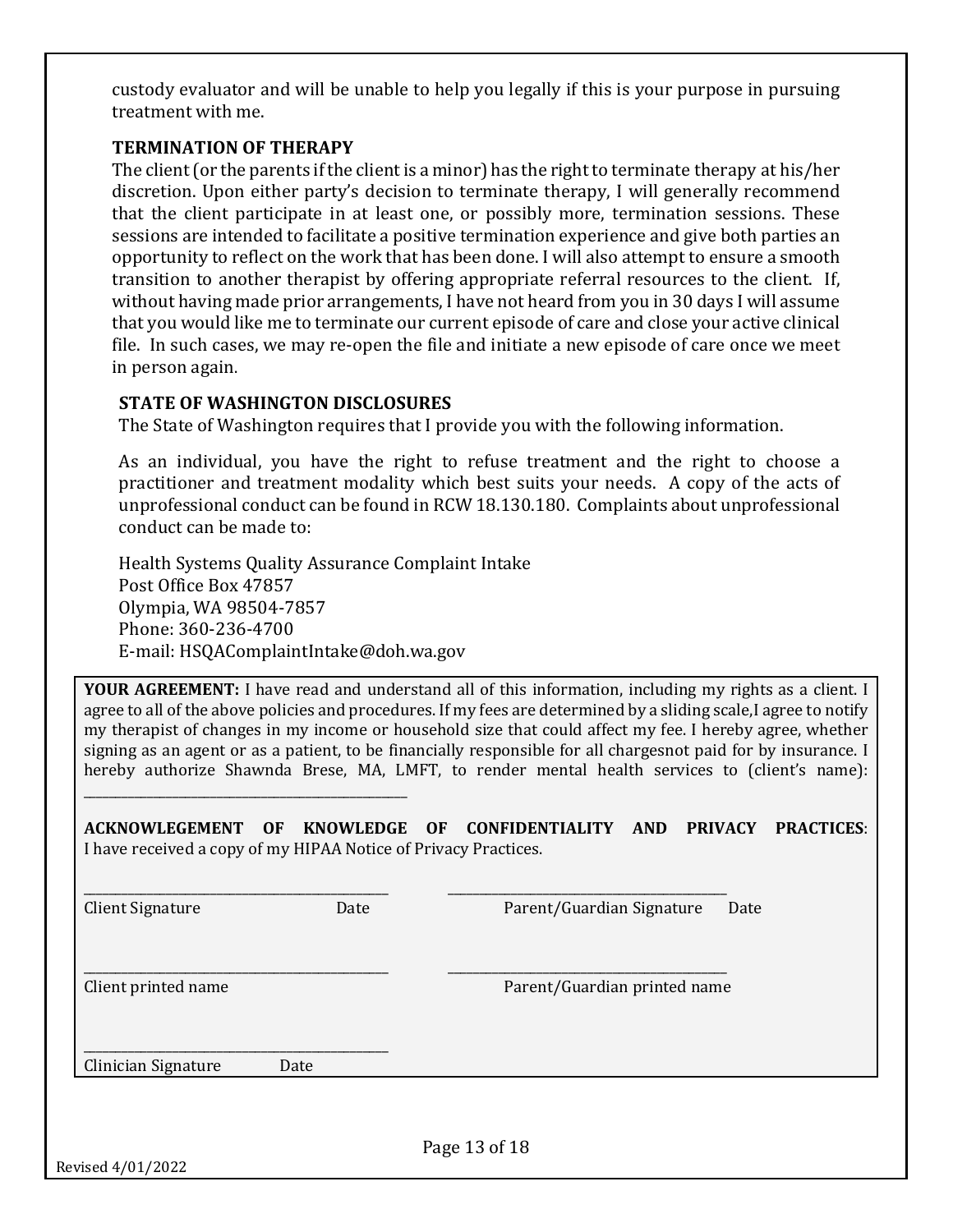Helping You Find Your Smile Again!

*Shawnda Brese, MA, LMFT Child, Adolescent, Adult & Family Therapist 601 Valley Ave NE, Suite F, Puyallup, WA 98372 (253) 733-1975 www.koalasmiles.com*

### **COMMUNICATION BY EMAIL, TEXT MESSAGE, AND OTHER ELECTRONIC MEANS**

It may become useful during the course of treatment to communicate by email, text message (e.g. "SMS") or other electronic methods of communication. Be informed that these methods, in their typical form, can not be guaranteed as confidential means of communication. If you use these methods to communicate with me, there is a reasonable chance that a third party may be able to intercept and eavesdrop on those messages. The kinds of parties that may intercept these messages include, but are not limited to:

- People in your home or other environments who can access your phone, computer, or other devices that you use to read and write messages
- Your employer, if you use your work email to communicate with your therapist
- Third parties on the Internet such as server administrators and others who monitor Internet traffic

If there are people in your life that you don't want accessing these communications, please talk with me about ways to keep your communications safe and confidential.

\*\*As a practice policy, I do not communicate with patients and/or their families via social media nor accept any "friend" requests. Therapists are required to ignore all such requests.

CONSENT FOR TRANSMISSION OF PROTECTED HEALTH INFORMATION BY ELECTRONIC MEANS

(name of client)

I,\_\_\_\_\_\_\_\_\_\_\_\_\_\_\_\_\_\_\_\_\_\_\_\_\_\_\_\_\_\_\_\_\_\_\_\_\_\_ REQUEST: Shawnda Brese, MA, LMFT

to use email and mobile phone text messaging to transmit to me the following protected health information to this email address(es): \_\_\_\_\_\_\_\_\_\_\_\_\_\_\_\_\_\_\_\_\_\_\_\_\_\_\_\_\_\_\_\_\_\_

[ ] Information related to the scheduling of meetings or other appointments. Initial here:

 $\lceil$  I Information related to billing and payment for health care treatment. Initial here:  $\lceil$ 

[] Information related to administrative matters such as sending forms, including forms that have been filled out and signed. Initial here: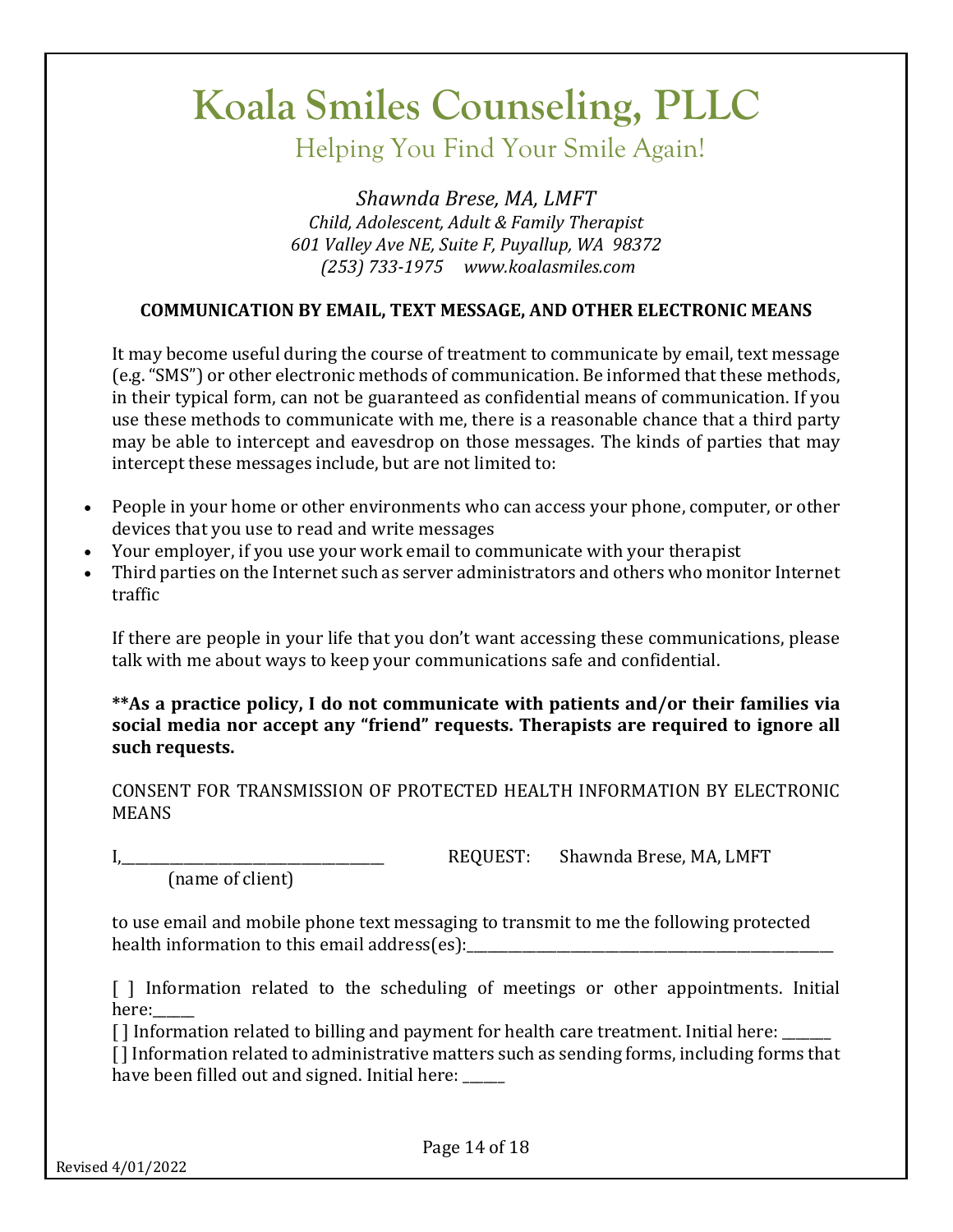[] Information directly related to therapy or other clinical matters. Initial here: I have been informed of and understand the confidentiality risks inherent in sending therapeutic information by non-secure communication methods. Initial here: [] Other information. Describe here: [10] Initial:

BY THE FOLLOWING NON-SECURE MEDIA:

[ ] I request to receive text messages for the purpose of appointment reminders. I agree to not use texting for any other purposes other than to cancel or reschedule an appointment. If I need to share any other information regarding treatment I will contact my therapist by other means. Initial here:

I understand that Shawnda Brese, MA, LMFT does not receive or send text messages other than for scheduling and/or appointment reminders or use any other media form, such as Skype or Facebook to communicate my Protected Health Information.

I understand that emails are not a way to communicate crisis/safety information and that it may take up to 24 hours for my therapist to respond to my emails. If I have an emergency, I agree to pick up the phone and dial 911, go to the nearest hospital emergency room or call the 24-hour crisis clinic at  $(800)$  244-5767 for King County or  $(800)$  576-7764 for Pierce County.

I understand that this agreement can be revoked at any time at my request.

\_\_\_\_\_\_\_\_\_\_\_\_\_\_\_\_\_\_\_\_\_\_\_\_\_\_\_\_\_\_\_\_\_\_\_\_\_\_\_\_\_\_\_\_\_\_\_\_\_\_ \_\_\_\_\_\_\_\_\_\_\_\_\_\_\_\_\_\_\_\_\_\_\_

I have been informed of the risks, including but not limited to my confidentiality in treatment, of signing this agreement. I understand that I am not required to sign this agreement in order to receive treatment. I also understand that Shawnda Brese, MA, LMFT makes secure means of communication available to me, but I prefer to use the above non-secure means for the above purposes.

(Signature of client) Date

\_\_\_\_\_\_\_\_\_\_\_\_\_\_\_\_\_\_\_\_\_\_\_\_\_\_\_\_\_\_\_\_\_\_\_\_\_\_\_\_\_\_\_\_\_\_\_\_\_\_ \_\_\_\_\_\_\_\_\_\_\_\_\_\_\_\_\_\_\_\_\_\_

(Signature of parent/guardian) Date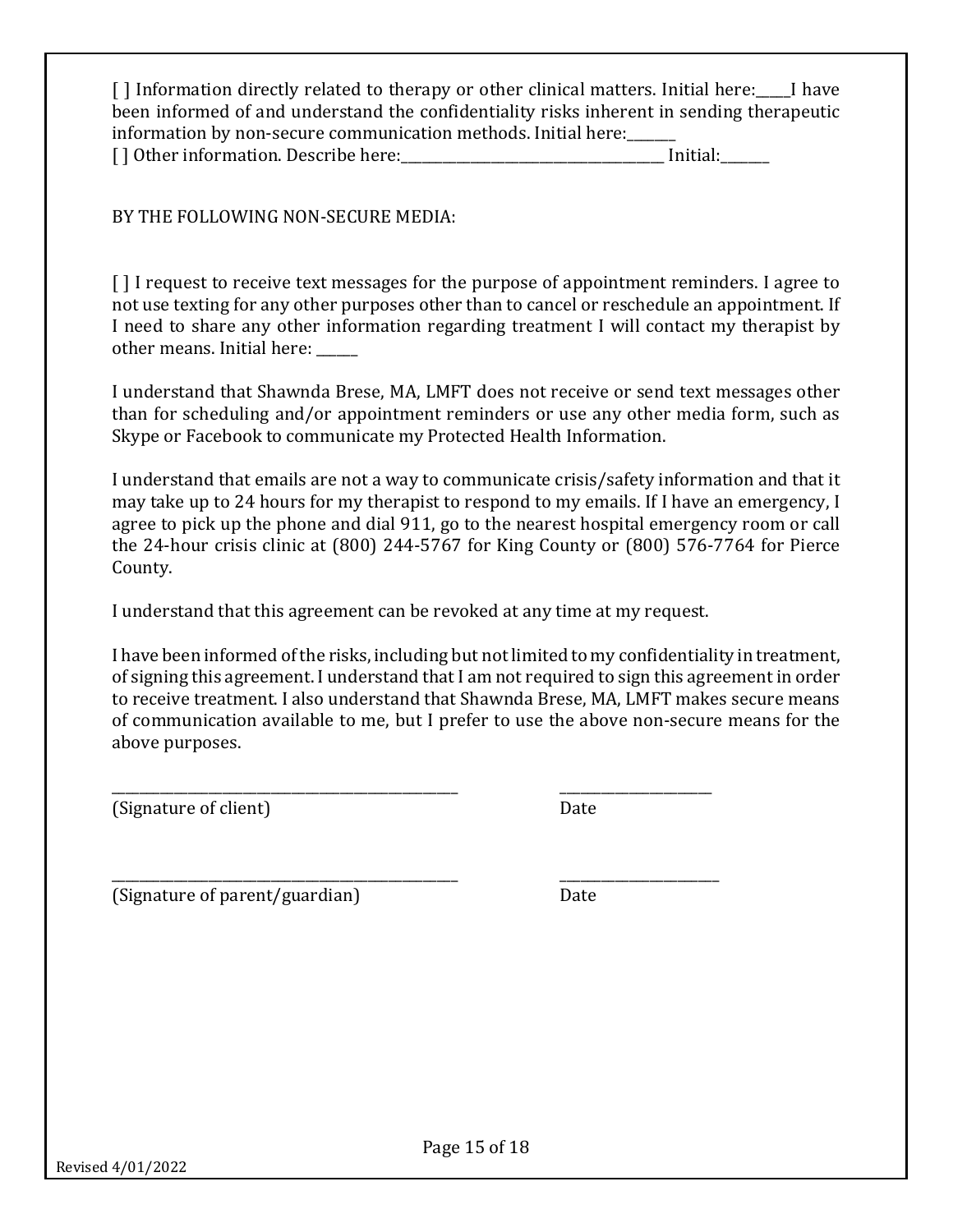Helping You Find Your Smile Again!

*Shawnda Brese, MA, LMFT Child, Adolescent, Adult & Family Therapist 601 Valley Ave NE, Suite F, Puyallup, WA 98372 (253) 733-1975 www.koalasmiles.com*

#### **CLIENT EASY PAY CONSENT**

**(Optional payment plan for those paying by credit/debit card)**. This form is for those who wish me to keep your debit/credit card number on file and I will automatically deduct any payments owed from your debit/credit card. (Examples of payments deducted are copays, deductibles, coinsurances, late cancels, no- shows or full payment if not using insurance). Your payment information will be entered into an encrypted system and then blacked out on this form for security purposes.

I authorize **Koala Smiles Counseling, PLLC (Shawnda Brese)**, to charge my credit/debit card for fees charged (including late cancels and no shows) and if using insurance, copays, coinsurances, deductibles and the balance of charges not paid by insurance within 90 days.

Please charge my credit card:

 $\Box$  The amount of my copayment, coinsurance or other amounts due OR

 $\Box$  \$ Each session

I authorize Koala Smiles Counseling, PLLC (Shawnda Brese) to charge my credit card for counseling services at the rate listed above. I understand that this form is valid for up to three months after I close out of counseling services unless I cancel the authorization through written notice to Koala Smiles Counseling, PLLC. I agree to update this information with my counselor if/when it changes.

| <b>Client Name</b>        |                                                                                          |     |  |
|---------------------------|------------------------------------------------------------------------------------------|-----|--|
|                           | Cardholder Name Exactly as it Appears on the Card                                        |     |  |
| <b>Cardholder Address</b> |                                                                                          |     |  |
| City                      | State                                                                                    | Zip |  |
|                           | $\Box$ Visa $\Box$ MasterCard $\Box$ Discovery $\Box$ American Express $\Box$ Other      |     |  |
| Cardholder Signature      | Card Credit Card Number<br>V-code (3-digit Security code on back of card) ______________ |     |  |
|                           | Page 16 of 18                                                                            |     |  |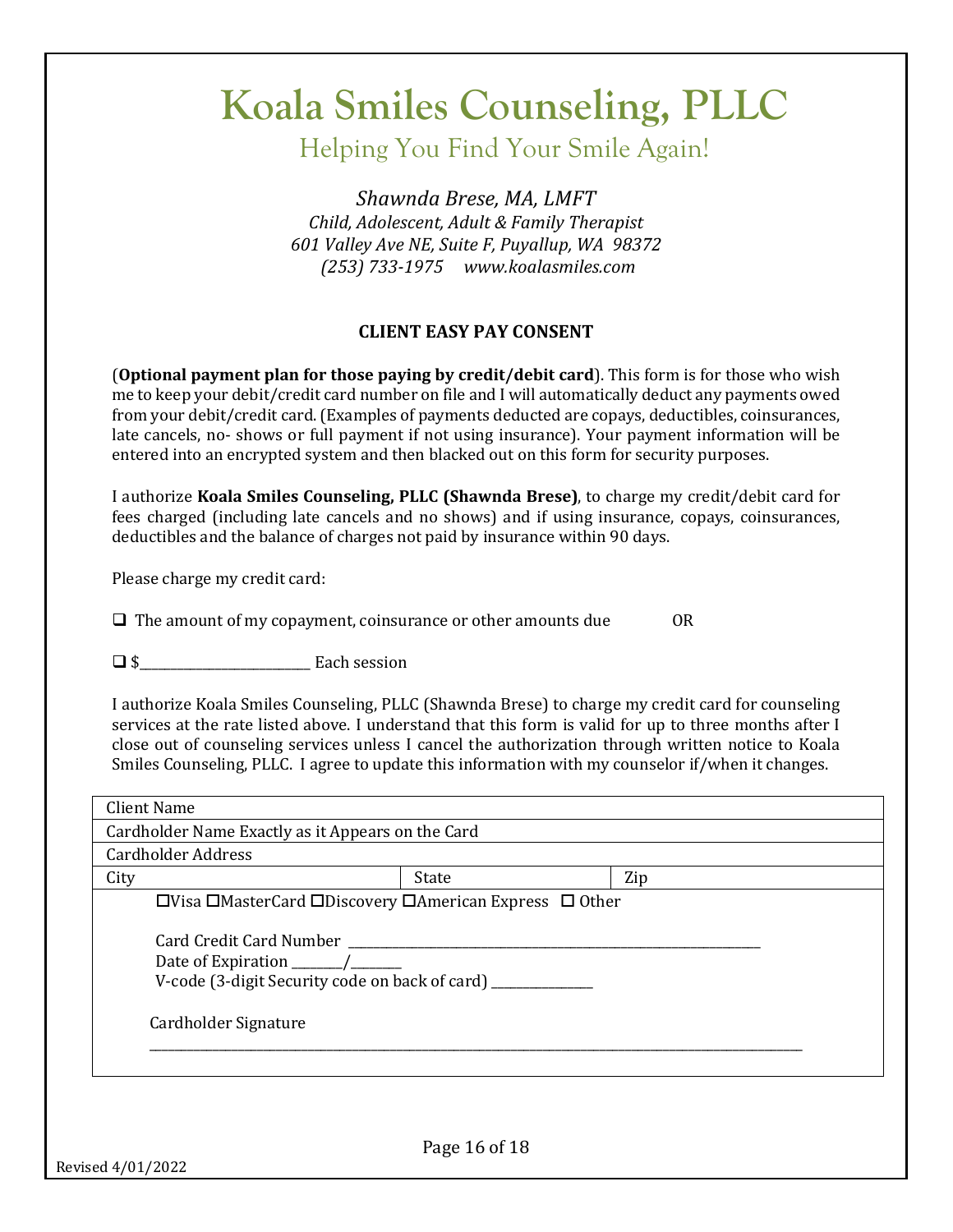| Child, Adolescent, Adult & Family Therapist<br>601 Valley Ave NE, Suite F, Puyallup, WA 98372                        |
|----------------------------------------------------------------------------------------------------------------------|
| (253) 733-1975 www.koalasmiles.com                                                                                   |
| <b>BEHAVIORAL HEALTH INSURANCE INFORMATION</b>                                                                       |
| Todays Date: _____________                                                                                           |
|                                                                                                                      |
|                                                                                                                      |
|                                                                                                                      |
|                                                                                                                      |
|                                                                                                                      |
|                                                                                                                      |
| INSURED / RESPONSIBLE PARTY INFORMATION<br>Please complete this section regardless of insurance coverage             |
|                                                                                                                      |
|                                                                                                                      |
| Home Phone: __________________________________Cell Phone: _______________________________DOB: ______________________ |
|                                                                                                                      |
|                                                                                                                      |
| Insured's Primary Ins. Co.: _______________________________ID #: __________________________Group #: ________________ |
| Secondary Ins. Co.: ____ No ____ Yes; Company: __________________________________Policy #: ___________________       |
| Job Related Injury-Workmens Comp. Co.: ____ No ____ Yes; Company: _________________________________                  |
|                                                                                                                      |
|                                                                                                                      |
| Page 17 of 18<br>Revised 4/01/2022                                                                                   |